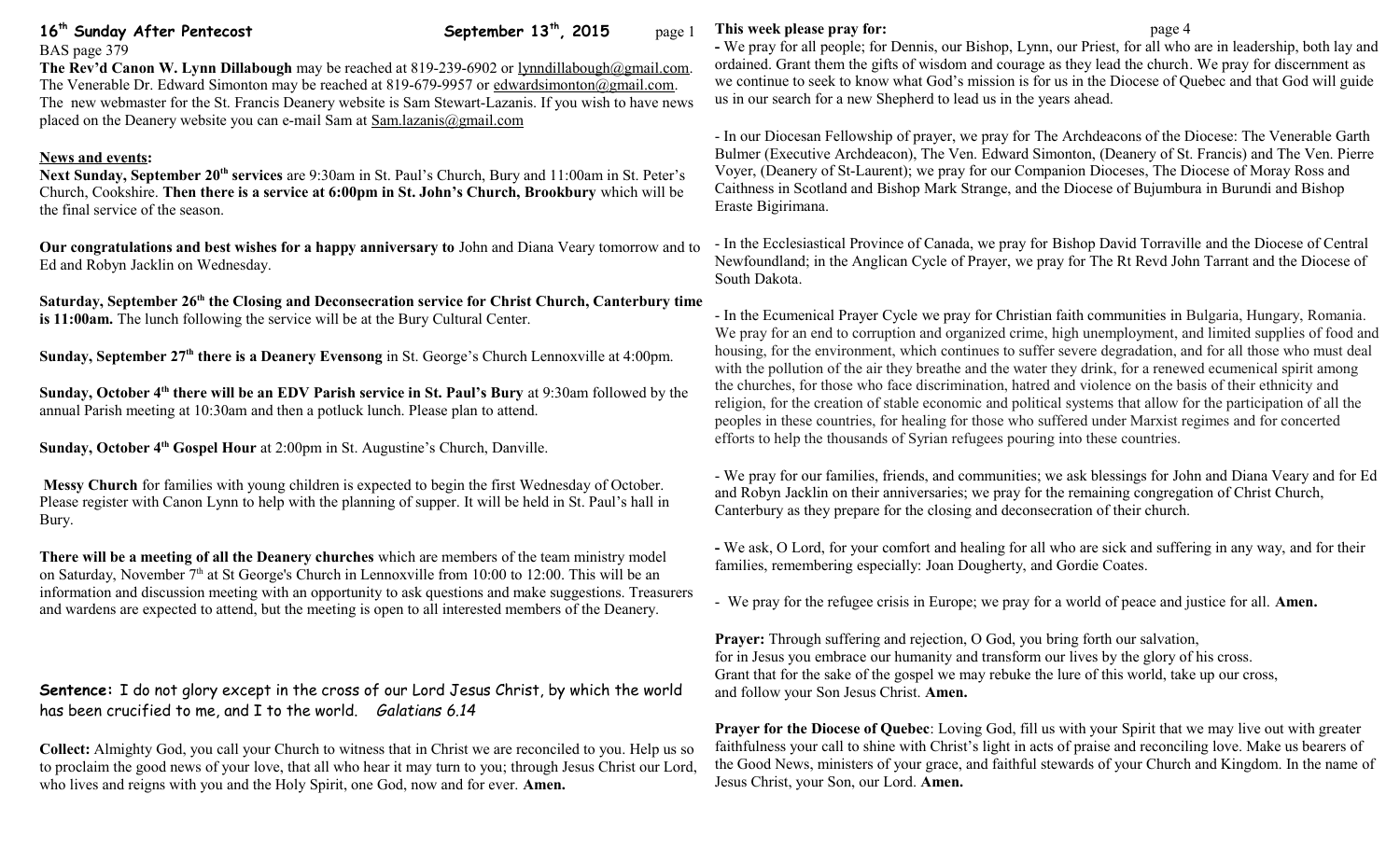**A Reading from the Book of Proverbs…**<sup>10</sup>A capable wife who can find? She is far more precious than jewels. <sup>11</sup>The heart of her husband trusts in her, and he will have no lack of gain. <sup>12</sup>She does him good, and not harm, all the days of her life. <sup>13</sup>She seeks wool and flax, and works with willing hands. <sup>14</sup>She is like the ships of the merchant, she brings her food from far away. <sup>15</sup>She rises while it is still night and provides food for her household and tasks for her servant-girls. <sup>16</sup>She considers a field and buys it; with the fruit of her hands she plants a vineyard. <sup>17</sup>She girds herself with strength, and makes her arms strong. <sup>18</sup>She perceives that her merchandise is profitable.

Her lamp does not go out at night. <sup>19</sup>She puts her hands to the distaff, and her hands hold the spindle. <sup>20</sup>She opens her hand to the poor, and reaches out her hands to the needy. <sup>21</sup>She is not afraid for her household when it snows, for all her household are clothed in crimson. <sup>22</sup>She makes herself coverings; her clothing is fine linen and purple. <sup>23</sup>Her husband is known in the city gates, taking his seat among the elders of the land. <sup>24</sup>She makes linen garments and sells them; she supplies the merchant with sashes. <sup>25</sup>Strength and dignity are her clothing, and she laughs at the time to come. <sup>26</sup>She opens her mouth with wisdom, and the teaching of kindness is on her tongue. <sup>27</sup>She looks well to the ways of her household, and does not eat the bread of idleness. <sup>28</sup>Her children rise up and call her happy; her husband too, and he praises her: <sup>29"</sup>Many women have done excellently, but you surpass them all." <sup>30</sup>Charm is deceitful, and beauty is vain, but a woman who fears the Lord is to be praised. <sup>31</sup>Give her a share in the fruit of her hands, and let her works praise her in the city gates. *Proverbs 31:10-31*

#### **Psalm 1 page 705**

**A Reading from the Letter of James…**<sup>13</sup>Who is wise and understanding among you? Show by your good life that your works are done with gentleness born of wisdom.<sup>14</sup>But if you have bitter envy and selfish ambition in your hearts, do not be boastful and false to the truth.<sup>15</sup>Such wisdom does not come down from above, but is earthly, unspiritual, devilish.<sup>16</sup>For where there is envy and selfish ambition, there will also be disorder and wickedness of every kind.<sup>17</sup>But the wisdom from above is first pure, then peaceable, gentle, willing to yield, full of mercy and good fruits, without a trace of partiality or hypocrisy.<sup>18</sup>And a harvest of righteousness is sown in peace for those who make peace. 4Those conflicts and disputes among you, where do they come from? Do they not come from your cravings that are at war within you? <sup>2</sup>You want something and do not have it; so you commit murder. And you covet something and cannot obtain it; so you engage in disputes and conflicts. You do not have, because you do not ask.<sup>3</sup>You ask and do not receive, because you ask wrongly, in order to spend what you get on your pleasures.<sup>7</sup>Submit yourselves therefore to God. Resist the devil, and he will flee from you.<sup>8</sup>Draw near to God, and he will draw near to you. *James 3:13-4:3, 7-8a*

**The Holy Gospel of our Lord Jesus Christ according to Mark…**<sup>30</sup>They went on from there and passed through Galilee. He did not want anyone to know it;<sup>31</sup>for he was teaching his disciples, saying to them, "The Son of Man is to be betrayed into human hands, and they will kill him, and three days after being killed, he will rise again."<sup>32</sup>But they did not understand what he was saying and were afraid to ask him. <sup>33</sup>Then they came to Capernaum; and when he was in the house he asked them, "What were you arguing about on the way?"<sup>34</sup>But they were silent, for on the way they had argued with one another who was the greatest.<sup>35</sup>He sat down, called the twelve, and said to them, "Whoever wants to be first must be last of all and servant of all."<sup>36</sup>Then he took a little child and put it among them; and taking it in his arms, he said to

them,<sup>37</sup>"Whoever welcomes one such child in my name welcomes me, and whoever welcomes me welcomes not me but the one who sent me." *Mark 9:30-37* 

**A short reflection on the Gospel reading:** After describing the disciples' continued misunderstanding of Jesus' passion prediction, this passage shows us their misunderstanding of Jesus' values. Just as the psalmist and the letter of James advocate prioritizing heavenly wisdom, Jesus treats others according to a heavenly ethic and wisdom, not according to the hierarchical norms of society. The disciples' concern for "who was the greatest" reflects their earthly priorities, and Jesus shows how a heavenly ethic reverses earthly expectations. "Whoever wants to be first must be last of all and servant of all," Jesus says. He illustrates his point by taking a little child (in an age when such children had little social status) and telling his disciples that service to such a child is indistinguishable from service to him. A child without status can be a proxy for God. In our churches, do our children's ministries demonstrate that we've embraced Jesus' teaching? Jesus used the little child as a stand-in for all those without status and power. Who in our communities (and, beyond them, in the world) are the powerless or neglected, and what would it mean for us to treat them as though they were proxies for God?

#### **Chuckles: One balmy day in the South Pacific**, a navy ship espied smoke coming from one of three huts on an uncharted island.

Upon arriving at the shore they were met by a shipwreck survivor. He said, "I'm so glad you're here! I've been alone on this island for more than five years!"

The captain replied, "If you're all alone on the island why do I see THREE huts."

The survivor said, "Oh. Well, I live in one, and go to church in another."

"What about the THIRD hut?" asked the captain.

"Oh, that's where I USED to go to church," answered the survivor.

**Peter walked up to his teacher's desk,** holding a report card with a big red F. "If I were you," said Peter, "I would change this while you still can."

"Why is that?" asked the teacher.

"Because my daddy told me that if I brought home one more failing report card, someone was going to get a beating."

**A defendant was on trial for murder.** There was strong evidence indicating guilt, but there was no body. In the defense's closing statement the lawyer, knowing that his client would probably be convicted, resorted to a trick.

"Ladies and gentlemen of the jury, I have a surprise for you all," the lawyer said as he looked at his watch. "Within one minute, the person presumed dead in this case will walk into this courtroom." He looked toward the courtroom door. The jurors, somewhat stunned, all looked on eagerly. A minute passed. Nothing happened.

Finally the lawyer said, "Actually, I made up the previous statement. But, you all looked on with anticipation. I therefore put to you that you have a reasonable doubt in this case as to whether anyone was killed and insist that you return a verdict of not guilty."

The jury, clearly confused, retired to deliberate. A few minutes later, the jury returned and pronounced a verdict of guilty.

"But how?" inquired the lawyer. "You must have had some doubt; I saw all of you stare at the door." The jury foreman replied, "Oh, we looked, but your client didn't."